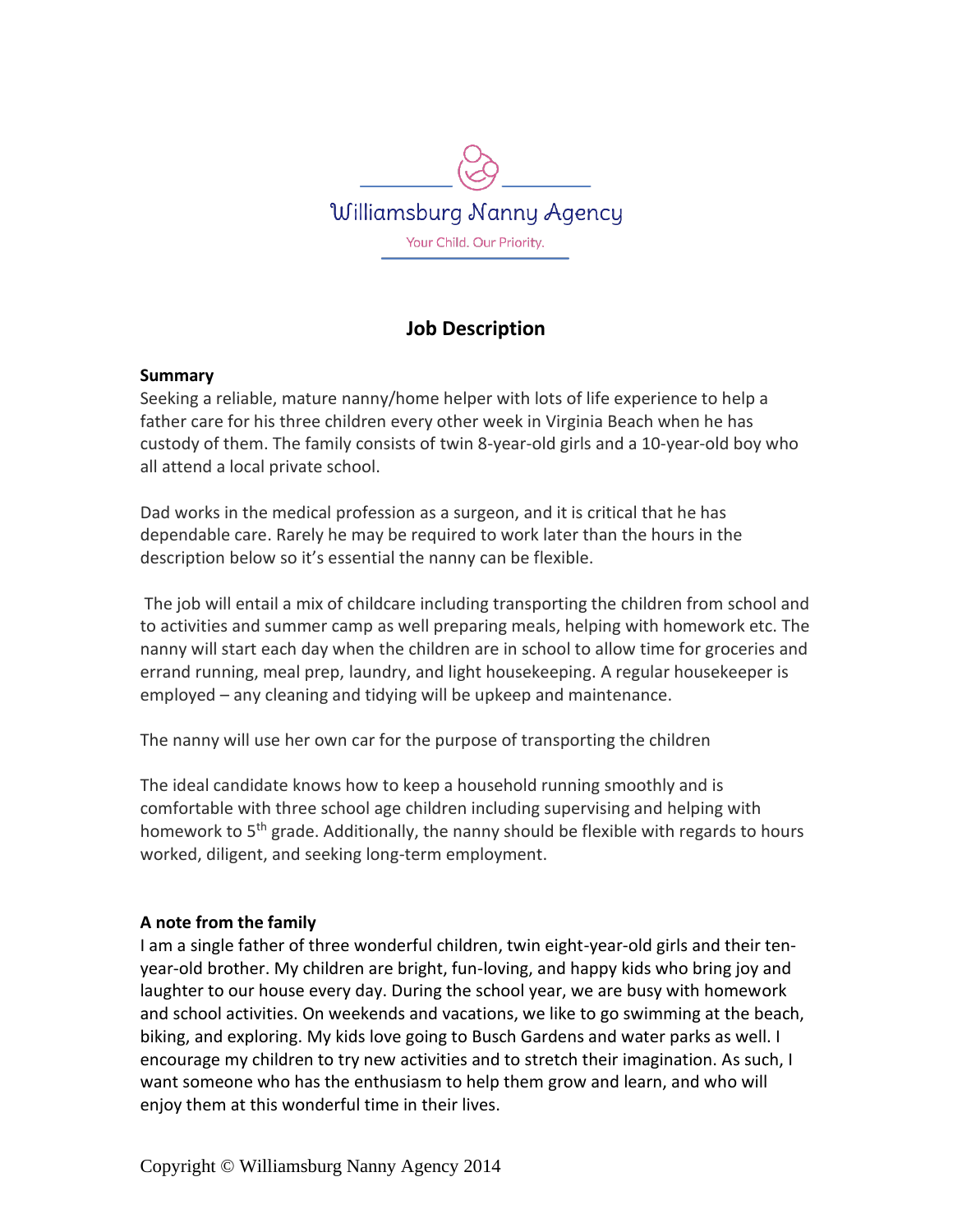| Date posted                        | May 19, 2022                                          |
|------------------------------------|-------------------------------------------------------|
| <b>Job Title</b>                   | Nanny/home helper                                     |
| <b>Number of children</b>          | 3                                                     |
| Ages                               | 8-year-old twin girls and a 10 year old boy           |
| Location                           | Virginia Beach VA                                     |
| <b>Hours</b>                       | Monday to Friday from 12 noon to 6-7pm every other    |
|                                    | week.                                                 |
|                                    | Travel with the family may occasionally be required   |
|                                    | Rarely the nanny will have to work overnight or on    |
|                                    | weekends.                                             |
| Total # of hours per week          | Minimum of 30 hours per week                          |
| <b>Preferred start date</b>        | Mid-July to August approx.                            |
| Job duration                       | Long term                                             |
| Compensation                       | \$25 per hour                                         |
| <b>Taxes deducted</b>              | Yes                                                   |
| Paid time off                      | <b>NA</b>                                             |
| <b>Pets</b>                        | No                                                    |
| <b>Travel with family required</b> | Yes sometimes                                         |
| Nanny car provided                 | $No$ – the nanny will use her own car and gas will be |
|                                    | compensated                                           |
| <b>Overnights needed</b>           | Rarely and only if dad is on call.                    |
| <b>Duties and Responsibilities</b> |                                                       |
|                                    |                                                       |

- Always follow parents' specific instructions with regards to every aspect of childcare.
- Be attentive to the child's needs ensuring the children's health, well-being and safety are the nanny's priority always.
- Be engaging, fun, kind, and warm.
- Balance high energy activities with schoolwork to give the children a chance to use some energy
- Create a safe, nurturing and educationally stimulating environment.
- Communicate with the parents regarding the children's needs.
- $\bullet$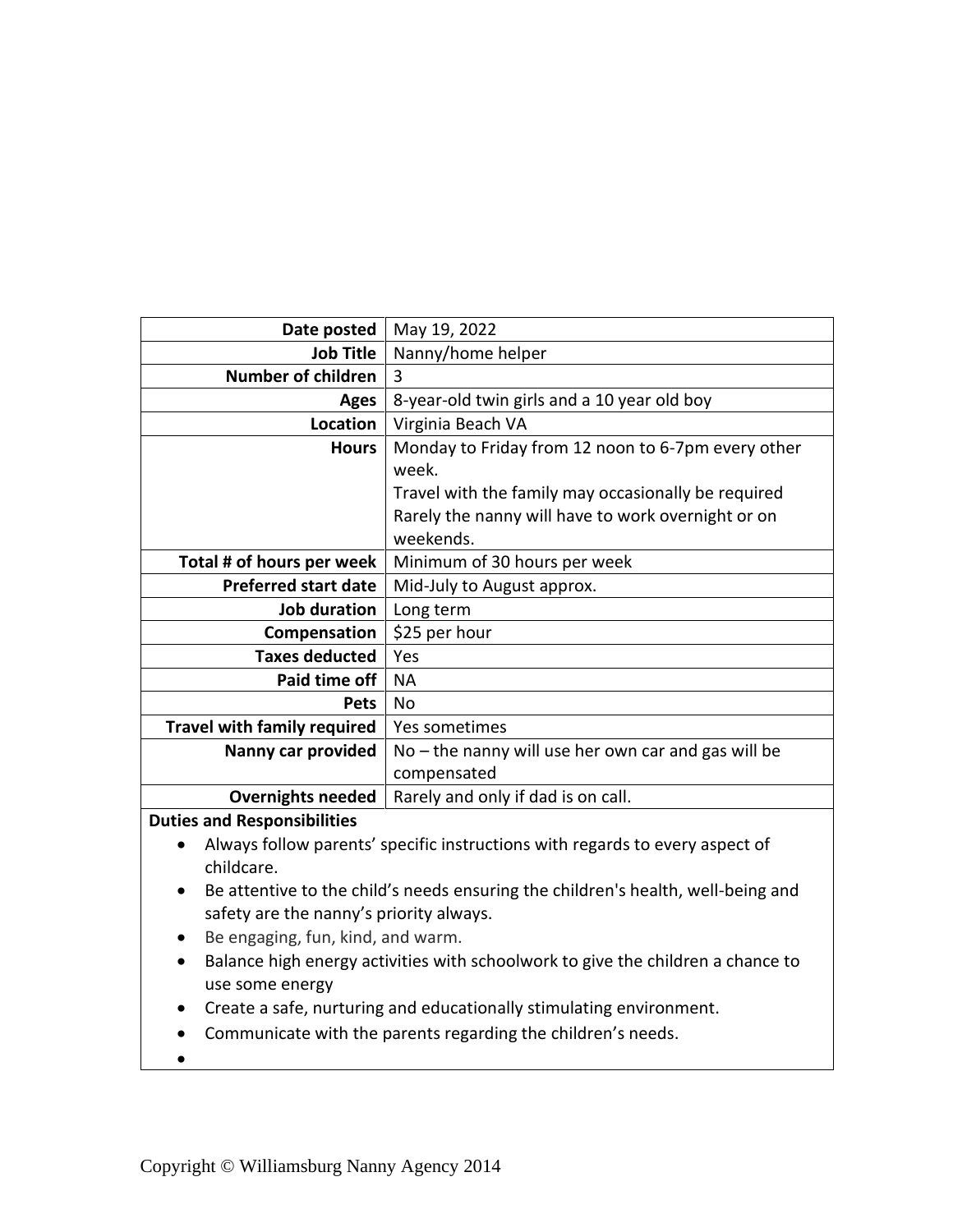- Follow the discipline style of the parents ensuring a consistent message for the children
- Transport the children home from school and to and from other activities
- Empty child's school backpack with the help of the child and review school notes, homework – make a note of any needs for dad. Empty any packed lunch containers, clean, and get ready for the next day
- Supervise and help the children with homework
- Prepare nutritious snacks and meals and discuss any food choices with the parents.
- Clean and wash up after children's meals or messy play encouraging the children to help
- Tidy up toys, games, books etc. at the end of each day and keep the floors clear throughout day to avoid trip hazards.
- Ensure the children always follow good hygiene habits.
- Dress the children appropriate to the child's activities
- Keep the children's bedrooms, play areas and kitchen clean and tidy.
- Reinforce appropriate discipline for the children

# **Household-related**

- Implement daily routines
- Wash and put away the laundry
- Restocks household inventory of groceries from a list that will be provided.''
- Tidy children's bedrooms and play areas
- Light housework to include keeping surfaces clean, vacuuming, and sweeping floor, emptying dishwasher
- Run errands as needed

# **Skills/Qualities/Requirements**

- A minimum of two to three years childcare experience backed up with strong checkable references
- A minimum of one year's nanny experience within the past three years
- Must be willing to pass recently updated background check, identity verification, and comprehensive drug screening test
- Reliable and flexible
- Emotionally mature and a positive attitude with a "can-do" approach
- Lots of life experience e.g. running a home, multitasking child-related activities
- Must enjoy interacting with active children and being heavily involved in many aspects of the home life
- Physical ability to care for and play with young children
- Maintains and high degree of confidentiality and privacy
- Keep the car used to transport the children clean, tidy, and safely maintained